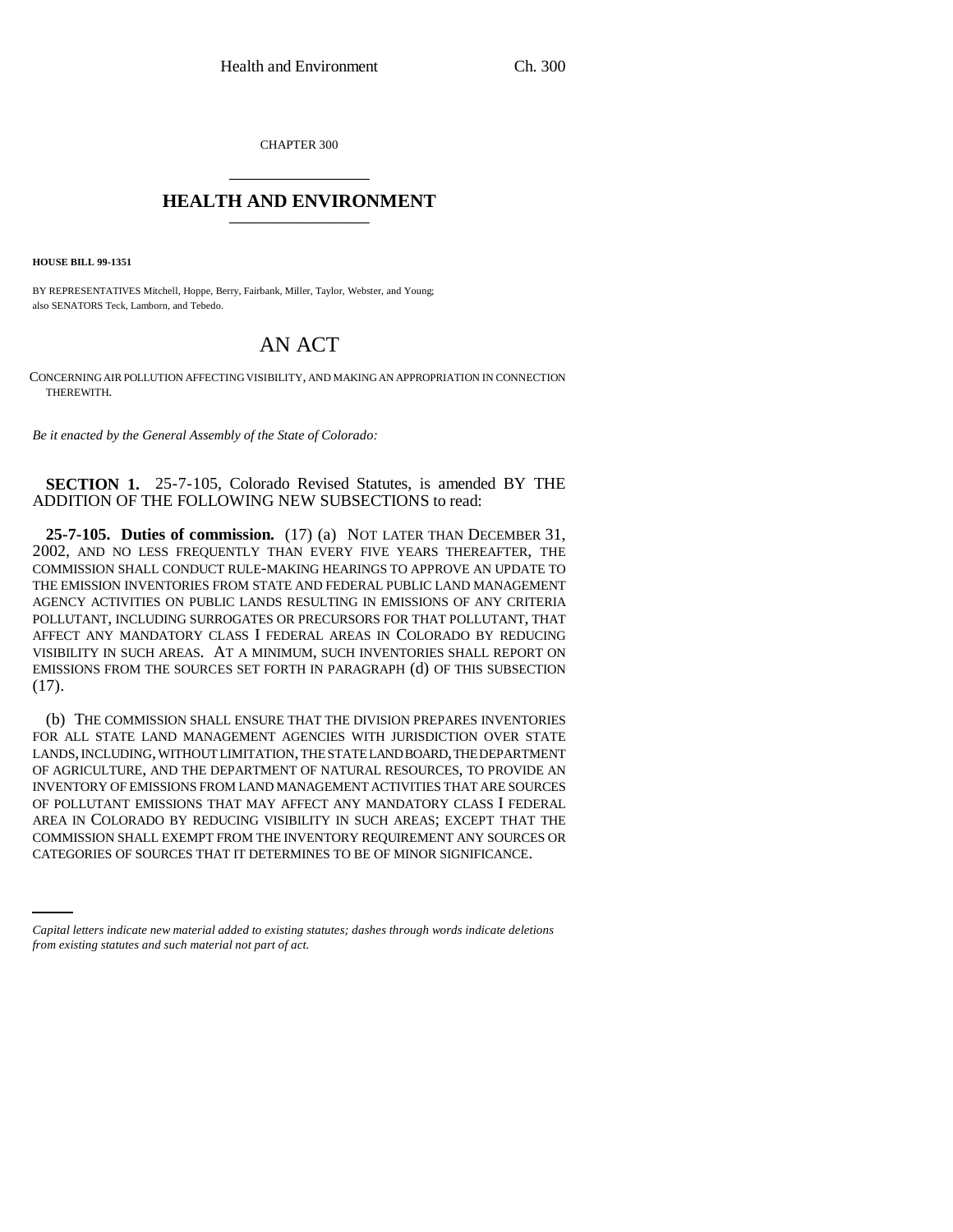## Ch. 300 Health and Environment

(c) THE COMMISSION SHALL USE THE EMISSION INVENTORIES PROVIDED UNDER THIS SUBSECTION (17) TO DEVELOP CONTROL STRATEGIES FOR REDUCING EMISSIONS WITHIN THE STATE AS A COMPONENT OF THE VISIBILITY LONG-TERM STRATEGIES FOR INCLUSION IN THE STATE IMPLEMENTATION PLAN AND FOR INCLUSION IN ANY ENVIRONMENTAL IMPACT STATEMENT OR ENVIRONMENTAL ASSESSMENT REQUIRED TO BE PERFORMED UNDER THE FEDERAL "NATIONAL ENVIRONMENTAL POLICY ACT OF 1969", 42 U.S.C. SECS. 4321 TO 4347.

(d) THE RULE-MAKING HEARING HELD TO APPROVE THE INVENTORIES PROVIDED UNDER THIS SUBSECTION (17) SHALL REQUIRE PUBLIC PARTICIPATION AND SHALL REQUIRE THE REPORTING OF BOTH CURRENT EMISSIONS AND PROJECTED FUTURE EMISSIONS, OVER AT LEAST A FIVE-YEAR PERIOD, FROM THE FOLLOWING SOURCES ON PUBLIC LAND THAT AFFECT ANY MANDATORY CLASS I FEDERAL AREAS IN COLORADO:

(I) STATIONARY SOURCE EMISSIONS, BASED ON EXISTING AIR POLLUTION EMISSION NOTICES FILED WITH THE DIVISION;

(II) MOBILE SOURCES UTILIZING STATE LANDS, EXCLUDING STATE AND FEDERAL HIGHWAYS;

(III) PAVED AND UNPAVED ROADS;

(IV) FIRES ON PUBLIC LANDS FROM ALL SOURCES;

(V) BIOGENIC SOURCES, INCLUDING EMISSIONS FROM FLORA AND FAUNA.

(e) EACH INVENTORY PROVIDED UNDER THIS SUBSECTION (17) SHALL STATE THE BASIS AND METHODOLOGY USED TO ACCUMULATE THE DATA AND SHALL BE BASED UPON DATA THAT ARE:

(I) DEVELOPED NO LATER THAN THREE YEARS PRIOR TO THE SUBMITTAL; AND

(II) NO MORE THAN FIVE YEARS OLD.

(18) UPON PETITION BY ANY PERSON OR ON ITS OWN MOTION, FOR GOOD CAUSE SHOWN, THE COMMISSION MAY DETERMINE THAT THE EMISSION INVENTORY OF ANY CRITERIA POLLUTANT, INCLUDING A SURROGATE OR PRECURSOR FOR THAT POLLUTANT, FOR A REGION OF THE STATE IS INADEQUATE FOR PURPOSES OF COMMISSION RULE-MAKING OR ADJUDICATIONS IN CONNECTION WITH DEVELOPMENT OF THE STATE IMPLEMENTATION PLAN, SELECTION OF POLLUTION CONTROL STRATEGIES, ATTRIBUTION OF EMISSIONS TO SOURCES OR CATEGORIES OF SOURCES, OR FINDINGS OF ADVERSE IMPACTS. IF, AFTER CONDUCTING A PUBLIC HEARING IN ACCORDANCE WITH THE RULE-MAKING PROVISIONS OF THE "STATE ADMINISTRATIVE PROCEDURE ACT", ARTICLE 4 OF TITLE 24, C.R.S., THE COMMISSION FINDS THAT THE EMISSION INVENTORY SHOULD BE REVISED TO TAKE INTO CONSIDERATION EXISTING CREDIBLE STUDIES OR SCIENTIFIC DATA IN ORDER TO REASONABLY ATTRIBUTE EMISSIONS TO SOURCE CATEGORIES, IT SHALL DIRECT THAT SUCH REVISION BE PERFORMED PRIOR TO A FINAL RULE-MAKING OR ADJUDICATION.

**SECTION 2.** 25-7-212 (3), Colorado Revised Statutes, is amended to read: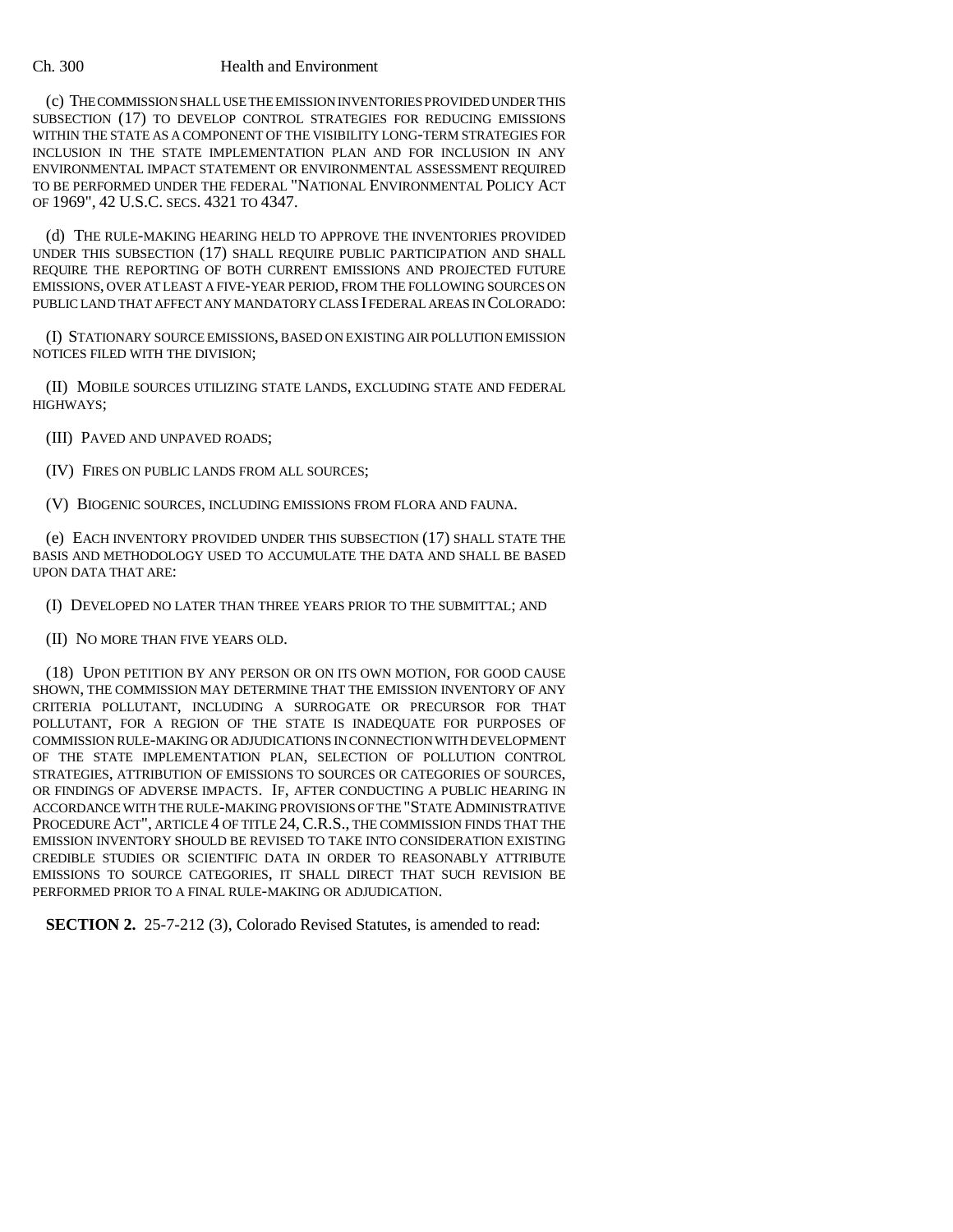**25-7-212. Actions of federal government affecting visibility - evaluation report.** (3) (a) The general assembly hereby finds, determines, and declares, after reviewing the factors that contribute to regional haze and visibility impairment in the west COLORADO, that significant contributions to regional haze and visibility impairment emanate from federal lands within the state of Colorado AND FROM FEDERAL LANDS IN OTHER PARTS OF THE WEST. For the purpose of addressing regional haze visibility impairment in COLORADO'S mandatory class I federal areas, the federal land manager of such areas EACH SUCH AREA shall develop a plan for evaluating visibility in each mandatory class I federal THAT area by visual observation or other appropriate monitoring technique approved by the federal environmental protection agency and shall submit such plan for approval to the division for incorporation by the commission as part of the state implementation plan. Such submittal and compliance by the federal land managers shall be done in a manner and at a time so as to meet all present or future federal requirements for the protection of visibility in any mandatory class I federal area. Such plan shall only be approved by the commission if the expense of implementing such a plan is borne by the federal government.

(b) (I) Federal officials shall confer with the commission and the division and shall ensure that all data developed for visibility protection purposes is made available to the division and the commission. IN ADDITION TO THE PLAN SUBMITTED BY EACH FEDERAL LAND MANAGER PURSUANT TO PARAGRAPH (a) OF THIS SUBSECTION (3), THE RESPONSIBLE FEDERAL LAND MANAGEMENT AGENCY SHALL PROVIDE AN EMISSION INVENTORY TO THE COMMISSION OF ALL FEDERAL LAND MANAGEMENT ACTIVITIES IN COLORADO OR OTHER STATES THAT RESULT IN THE EMISSION OF CRITERIA POLLUTANTS, INCLUDING SURROGATES OR PRECURSORS FOR SUCH POLLUTANTS, THAT AFFECT ANY MANDATORY CLASS I FEDERAL AREA IN COLORADO BY REDUCING VISIBILITY IN SUCH AN AREA. SUCH EMISSION INVENTORY SHALL BE SUBMITTED TO THE COMMISSION NO LATER THAN DECEMBER 31, 2001, AND NO LESS FREQUENTLY THAN EVERY FIVE YEARS THEREAFTER.

(II) EACH EMISSION INVENTORY SUBMITTED TO THE COMMISSION SHALL BE SUBJECT TO APPROVAL BY THE COMMISSION PURSUANT TO SECTION 25-7-105 (17). THE COMMISSION SHALL EXEMPT FROM THE INVENTORY REQUIREMENT ANY SOURCES OR CATEGORIES OF SOURCES THAT IT DETERMINES TO BE OF MINOR SIGNIFICANCE.

(III) THE COMMISSION SHALL ADOPT RULES TO FULLY IMPLEMENT THE GENERAL ASSEMBLY'S INTENTION TO EXERCISE STATE POWERS TO THE MAXIMUM EXTENT ALLOWED UNDER SECTION 118 OF THE FEDERAL ACT IN REQUIRING EACH FEDERAL LAND MANAGEMENT AGENCY WITH ANY PRESENCE IN THE STATE OF COLORADO TO DEVELOP AND SUBMIT TO THE DIVISION AN INVENTORY OF EMISSIONS FROM LANDS, WHEREVER SITUATED, WHICH COULD HAVE ANY EFFECT ON VISIBILITY WITHIN MANDATORY CLASS I FEDERAL AREAS LOCATED IN COLORADO. THE COMMISSION AND THE DIVISION SHALL USE THE INFORMATION FROM THESE EMISSION INVENTORIES:

(A) TO DEVELOP CONTROL STRATEGIES FOR REDUCING EMISSIONS WITHIN THE STATE OF COLORADO AS A PRIMARY COMPONENT OF THE VISIBILITY LONG-TERM STRATEGIES FOR INCLUSION IN THE STATE IMPLEMENTATION PLAN;

(B) IN ANY ENVIRONMENTAL IMPACT STATEMENT OR ENVIRONMENTAL ASSESSMENT REQUIRED TO BE PERFORMED UNDER THE FEDERAL "NATIONAL